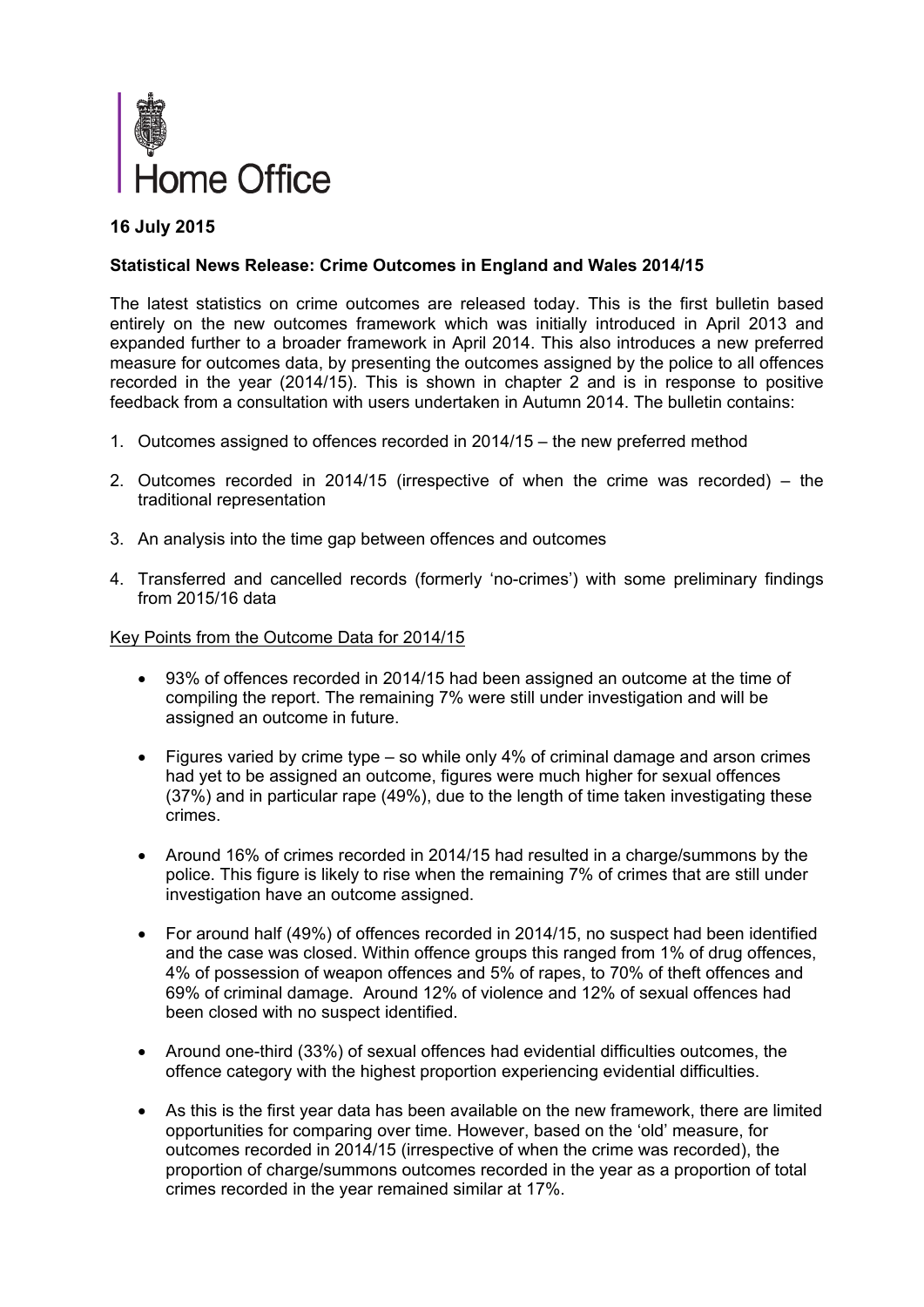- Almost half of offences (46%) were assigned an outcome within five days of the offence being recorded, and 72% of outcomes were assigned within 30 days. 9% of outcomes took more than 100 days to be assigned. Sexual offences generally took much longer to be assigned an outcome than other offence types, with 39% taking over 100 days. This is likely to be due to the complexity of these cases and the level of investigation needed.
- Investigations that were completed with no suspect identified tended to be the outcomes assigned most quickly, with 32% assigned on the same day as the crime was recorded.

## Transferred and cancelled crimes (formerly no-crimes) for 2014/15

The proportion of crimes that were transferred and cancelled (formerly termed 'no-crimes') was 3.1%, fairly similar to the 3.2% seen in 2013/14. From April 2015, police forces have supplied a greater level of information about why individual crimes are transferred and cancelled. Each will be assigned one of the following categories:

- Transferred: Crime committed outside the jurisdiction of the police force in which it was recorded – passed to the appropriate force.
- Cancelled: Additional verifiable information that determines that no notifiable crime occurred becomes available.
- Cancelled: Duplicate record or part of a crime already recorded.
- Cancelled: Crime recorded in error.
- Cancelled: Self defence claimed (for specific recorded assaults).

Statistics based on this new level of detail will be published in future and chapter 5 of the bulletin highlights some provisional data.

From October 2015, we intend updating open data tables on outcomes and transferred and cancelled crimes quarterly, at the same time as ONS publish their quarterly crime statistics.

## Background - Key Aspects of the New Framework

- From April 2014, the police have assigned one of 18 outcome types to every crime that is recorded. This contrasts with the former detections regime, where only around 30% of crimes were assigned an 'outcome'.
- The new framework provides much greater transparency on the ways police resolve all crimes. For more information on the full transition from detections to outcomes, see chapter 1 of the bulletin.

## **Notes**

1. 'Crime Outcomes in England and Wales 2014/15' is available online: https://www.gov.uk/government/statistics/crime-outcomes-in-england-and-wales-2014-to-2015

2. Also released today is *'*Crime in England and Wales: Quarterly First Release to March 2015' available on the Office for National Statistics (ONS) website: http://www.ons.gov.uk/ons/taxonomy/index.html?nscl=Crime+in+England+and+Wales.

3. Throughout the 'Crime outcomes in England and Wales 2014/15' bulletin, the total numbers for both offences recorded and assigned an outcome by the police are shown excluding fraud offences. This is due to a change in the recording of fraud offences as the result of the implementation of Action Fraud as a national reporting centre. Outcome data for offences recorded by Action Fraud are presented for the first time in this bulletin, as experimental statistics. These are subject to further development and quality assurance.